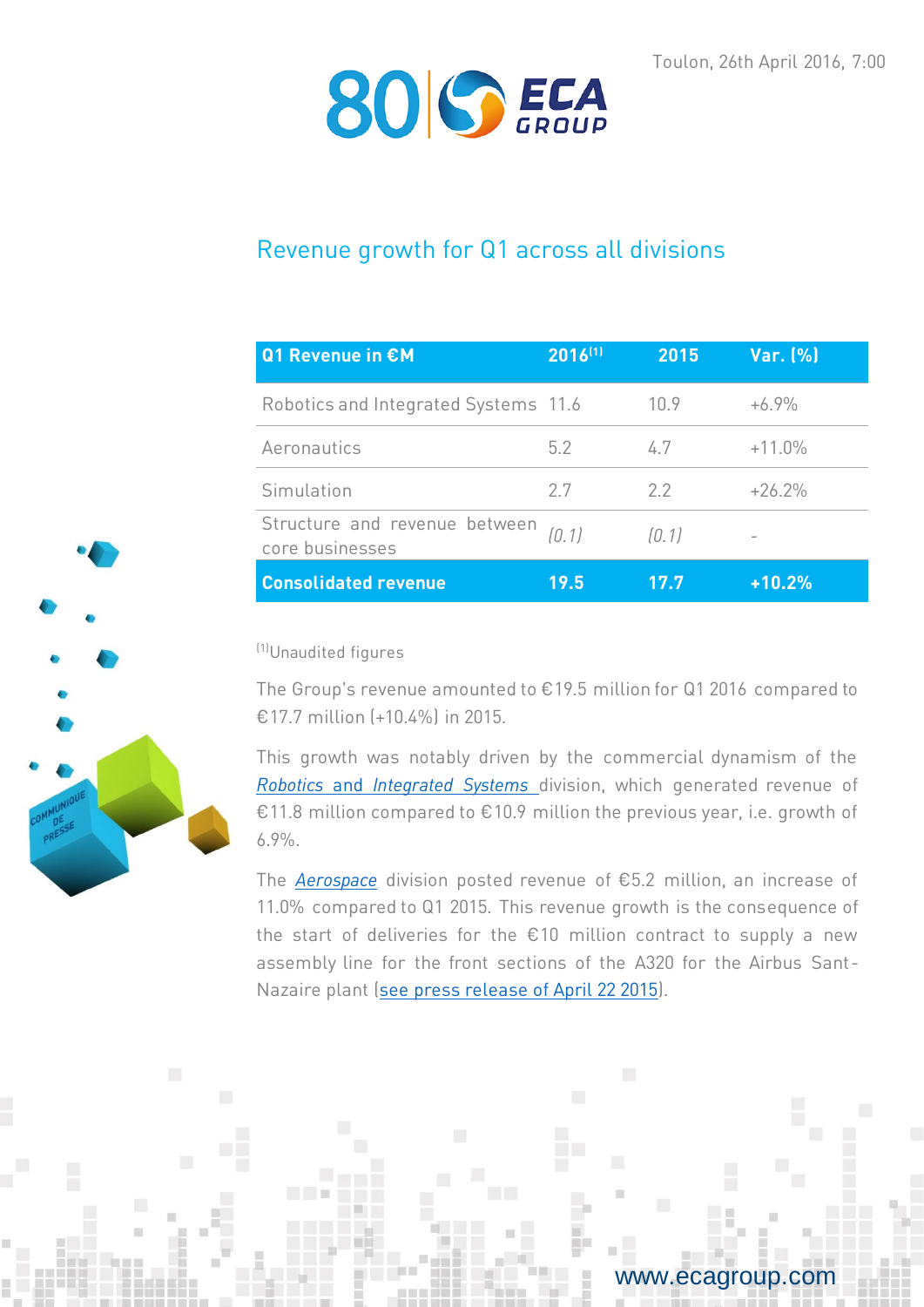

Lastly, the *[Simulation](http://www.ecagroup.com/en/training-simulation)* division strongly contributed to the good performance of ECA Group by posting revenue growth of 26.2% for Q1 2016. This significant increase in revenue is partly due to the delivery of part of the January 2014 order for several high-end 6-axis simulators for land defense vehicles *[\(see press release of January 16, 2014\)](http://www.ecagroup.com/en/financial/eca-sale-land-based-defense-simulators-internationally)*.

## **Outlook**

The order book is at a good level, with €97.3 million at March 31, 2016. ECA Group expects organic revenue growth over the year, driven, in particular, by the positive outlook of its *Robotics* and *[Integrated Systems](http://www.ecagroup.com/en/robotic-and-integrated-systems)* division. This year, this division will start marketing its first integrated drone-based maritime solutions for maritime surveillance, underwater mine disposal and the recovery and search for wrecks, black boxes, etc., as well as the IT180-999 UAV [\(captive version of the IT180 drone\)](http://www.ecagroup.com/en/solutions/tethered-uav-permanent-surveillance). ECA Group aims for a progressive increase in sales of the IT180 in the most promising sectors, i.e. [surveillance of sensitive sites,](http://www.ecagroup.com/en/solutions/mini-uav-surveillance) [civil security](http://www.ecagroup.com/en/solutions/mini-uav-civil-protection) (fire surveillance, search for missing persons, etc.) and land geophysics. The creation at the start of the year of the ECA DRONE service company (see [press release of January 6, 2016\)](http://www.ecagroup.com/en/financial/eca-group-announces-creation-service-company-dedicated-uavs-eca-drone) will be a key element for the development of the IT180 in the civil sector in 2016 and over future years. A significant new success with the sale of airborne drones for an amount of €3 million was announced at the start of the year *[\(see press release of](http://www.ecagroup.com/en/financial/uav-it180-significant-growth-sales-airborne-drones-beginning-year)  [February 15, 2016\)](http://www.ecagroup.com/en/financial/uav-it180-significant-growth-sales-airborne-drones-beginning-year).*

The *[Aerospace](http://www.ecagroup.com/en/aerospace)* division should continue to show the same trend as Q1 2016 thanks to the continued deliveries for the Airbus order.

In parallel, the launch of the partnership with [Prodways](http://www.prodways.com/fr/) at the end of 2015 *[\(see press release of November 26, 2015\)](http://www.ecagroup.com/en/financial/eca-group-partners-prodways-and-completes-additive-manufacturing-3d-printing-offer)*, a [Groupe Gorgé](http://www.groupe-gorge.com/) subsidiary, for the development of production tooling using 3D printing, has enabled the *Aerospace* division to strengthen its outlook.

This division has a good order book level, although reduced compared to end March 2015, at €14.3 million. The Group recalls that Q1 2015 was an exceptional quarter for orders as the *Aerospace* division had won the €10 million+ contract with Airbus in January.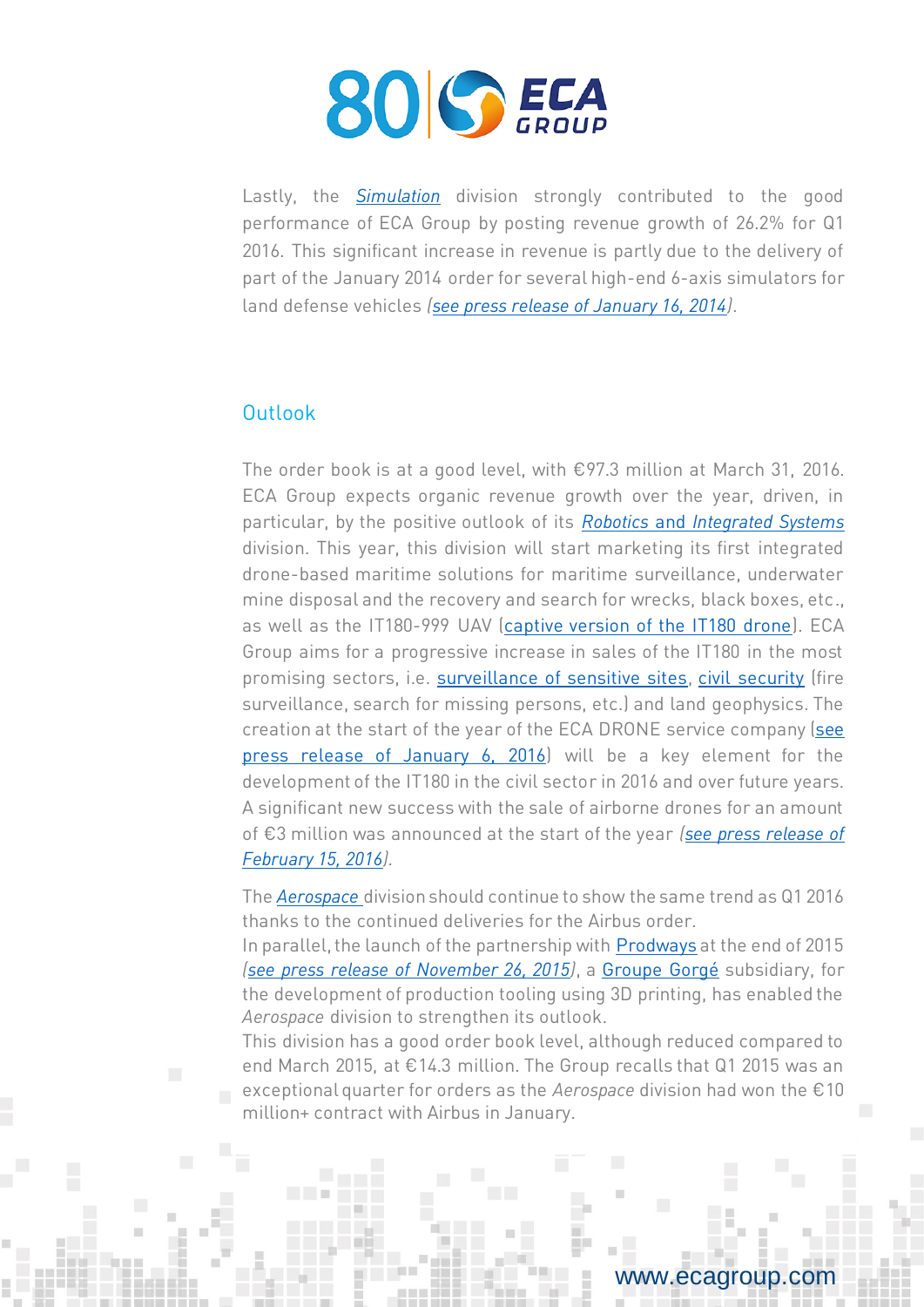

Lastly, the *[Simulation](http://www.ecagroup.com/en/training-simulation)* division benefits from a strong outlook across its markets (Civil and Defense), and, in particular, for the Defense market. The year 2015, which saw the launch of a [driving training simulator for](http://www.ecagroup.com/en/activities/military-simulators)  [modern light military land vehicles,](http://www.ecagroup.com/en/activities/military-simulators) enabled the Group to strengthen its position in the growth market of tactical or mission simulators. The year 2016 should see several sales of these simulators.

The Group will be at the *[Eurosatory](http://www.ecagroup.com/en/eurosatory-2016)* trade show to be held from June 13 to 17 in Paris, France, and will present a functional version of this latestgeneration simulator. Booth **K760** (Hall 5).

In light of these first positive results, the Group confirms, to date, its revenue target of €110 million for 2016.

## Next report

Publication of revenue for the 1<sup>st</sup> half-year on July 26, 2016

The ECA Group website: [http://www.ecagroup.com](http://www.ecagroup.com/)

Follow us:



The Actusnews.com website: [http://actusnews.com](http://actusnews.com/)